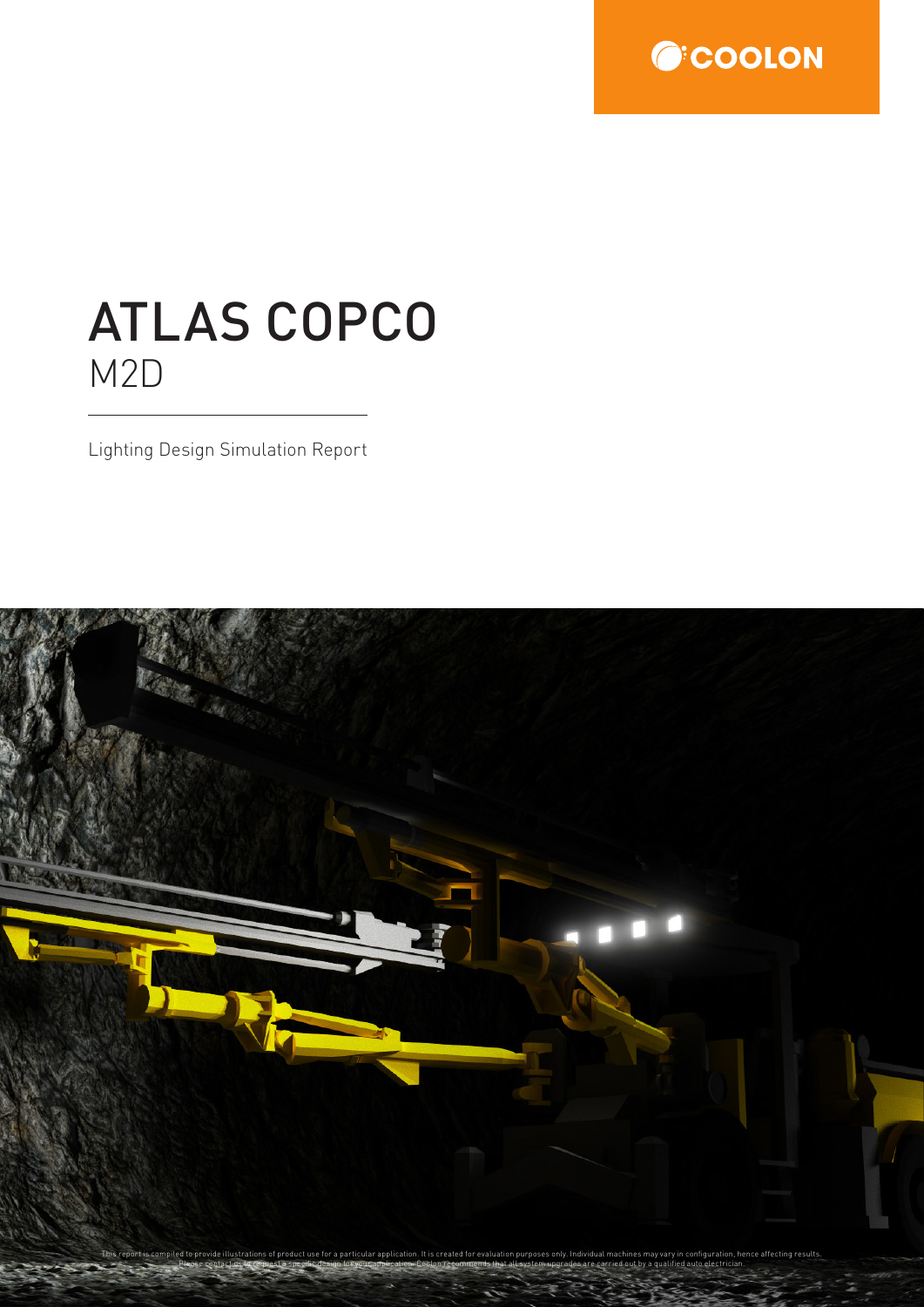## SUGGESTED LAYOUT

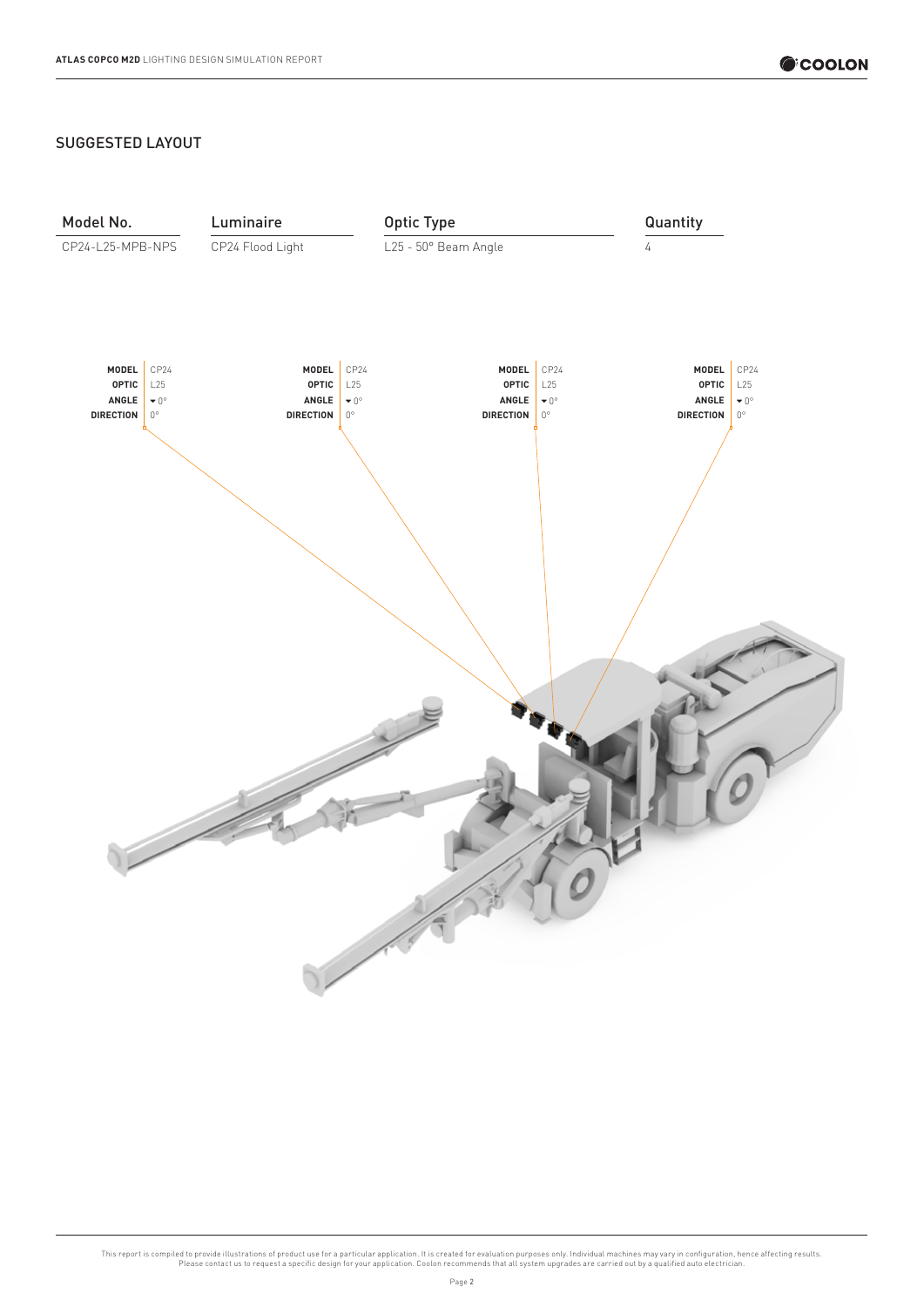![](_page_2_Picture_2.jpeg)

![](_page_2_Figure_3.jpeg)

Ambient temperature: 35°C

This report is compiled to provide illustrations of product use for a particular application. It is created for evaluation purposes only. Individual machines may vary in configuration, hence affecting results.<br>Please conta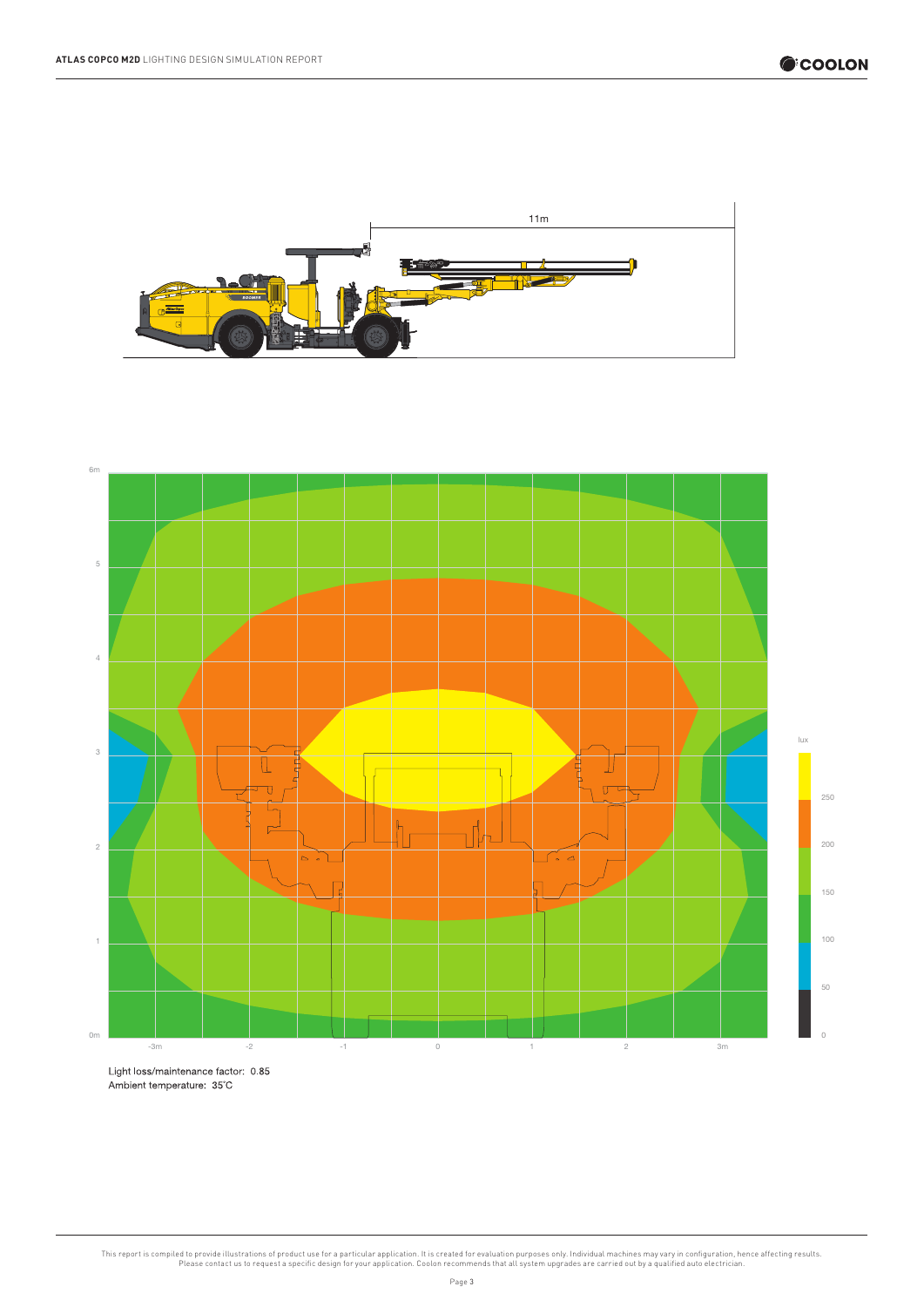![](_page_3_Picture_1.jpeg)

![](_page_3_Picture_2.jpeg)

This report is compiled to provide illustrations of product use for a particular application. It is created for evaluation purposes only. Individual machines may vary in configuration, hence affecting results.<br>Please conta